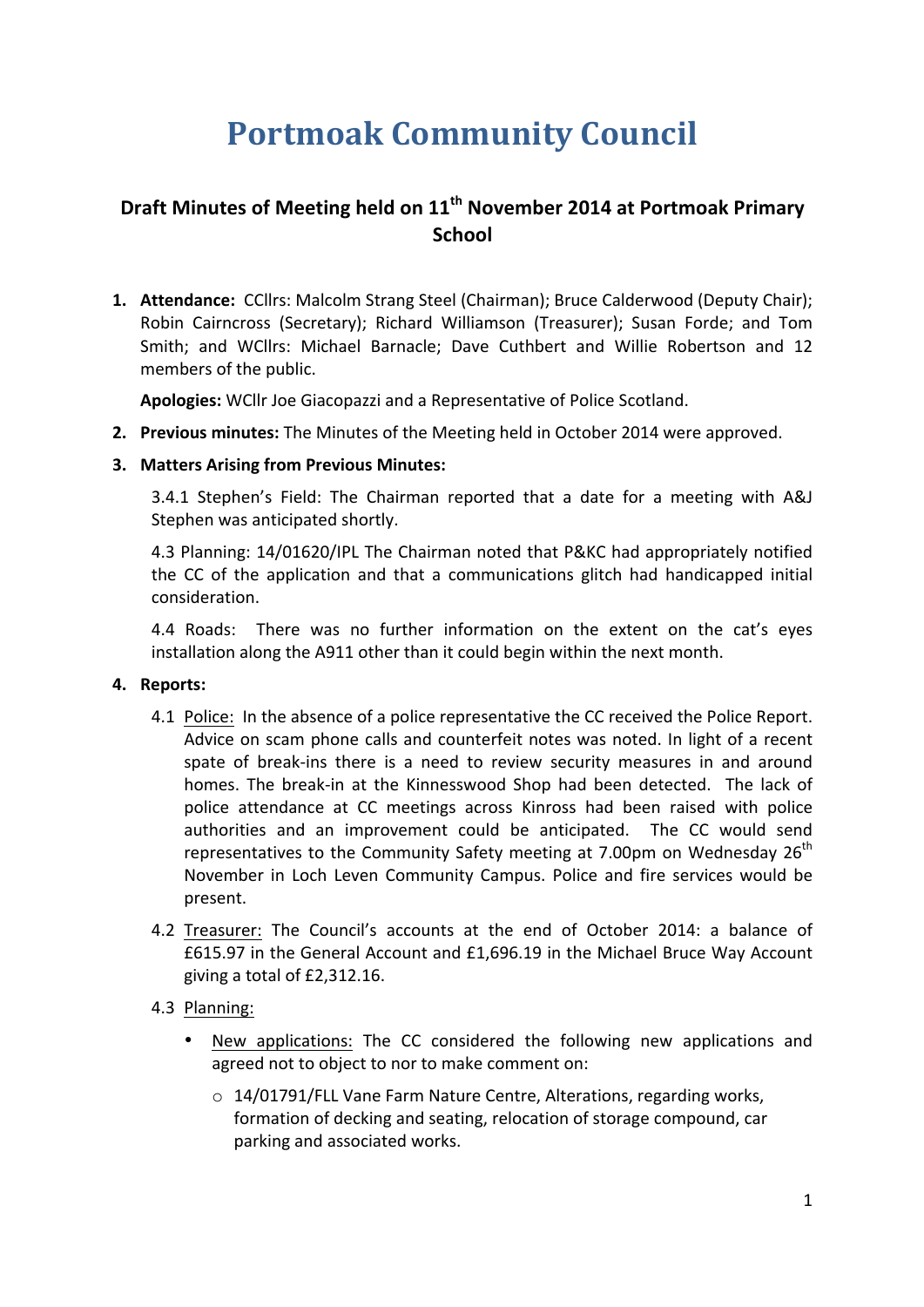$\circ$  14/01683/FLL Land 50 metres south of Causeway cottage, Scotlandwell. Modification of planning proposal 09/00936/FLL (erection of dwelling house - change of house type).

The CC considered the following new application:

 $\circ$  14/01368/FLL Leven Cottage Wester Balgedie, Extension of dwellinghouse and formation of vehicular access and car parking area. It had no objection but agreed to comment on the access to the A911.

These were the unanimous decisions of the CC.

- Progress with applications:
	- $\circ$  14/00707/FLL The Lomond Inn, erection of 5 houses. To report on a complaint to P&KC by the Council on the handing of the application.

The Chairman reported on two formal complaints to P&KC: failing to secure and publish a Design Statement on validating the application in default of planning regulations: and withholding access to conservation reports. This first complaint was upheld; the second was dismissed because the comments did not refer to a complete application. However in any future application the Conservation Officers final comments on the full application will be made available on Public Access.

On the 12<sup>th</sup> November P&KC Enterprise and Infrastructure Committee will consider a motion from WCCl Robertson to the effect that to improve transparency of decision making Conservation Officer's views should be included within reports and also made publicly available on the planning portal.

 $\circ$  14/00607/FLL Levenmouth, Scotlandwell erection of 2 houses: notice of proposed new path to Heritage Trail.

The planning application had been amended to show the proposal for a new path. A planning decision is awaited.

- 4.4 Roads: The CC noted:
	- that its letter of 24th April in respect of the series of accidents on the Scotlandwell to Bowhouse section of the A911 had still to be acknowledged. This will be pursued.
	- that inquires had been undertaken to find how far the contracts for snow clearing offered to local farmers were appropriate and if they were discouraging recruitment. WCllr Robertson would pursue the matter.
	- traffic controls in and around the school. There were different elements to this and the matter remains under consideration.

4.5 Paths: CCllr Tom Smith reported that:

Contractors had begun work to repair some of the upper stretches of the Michael Bruce Way. Continuing damage from cattle to some parts of the trail remained a concern.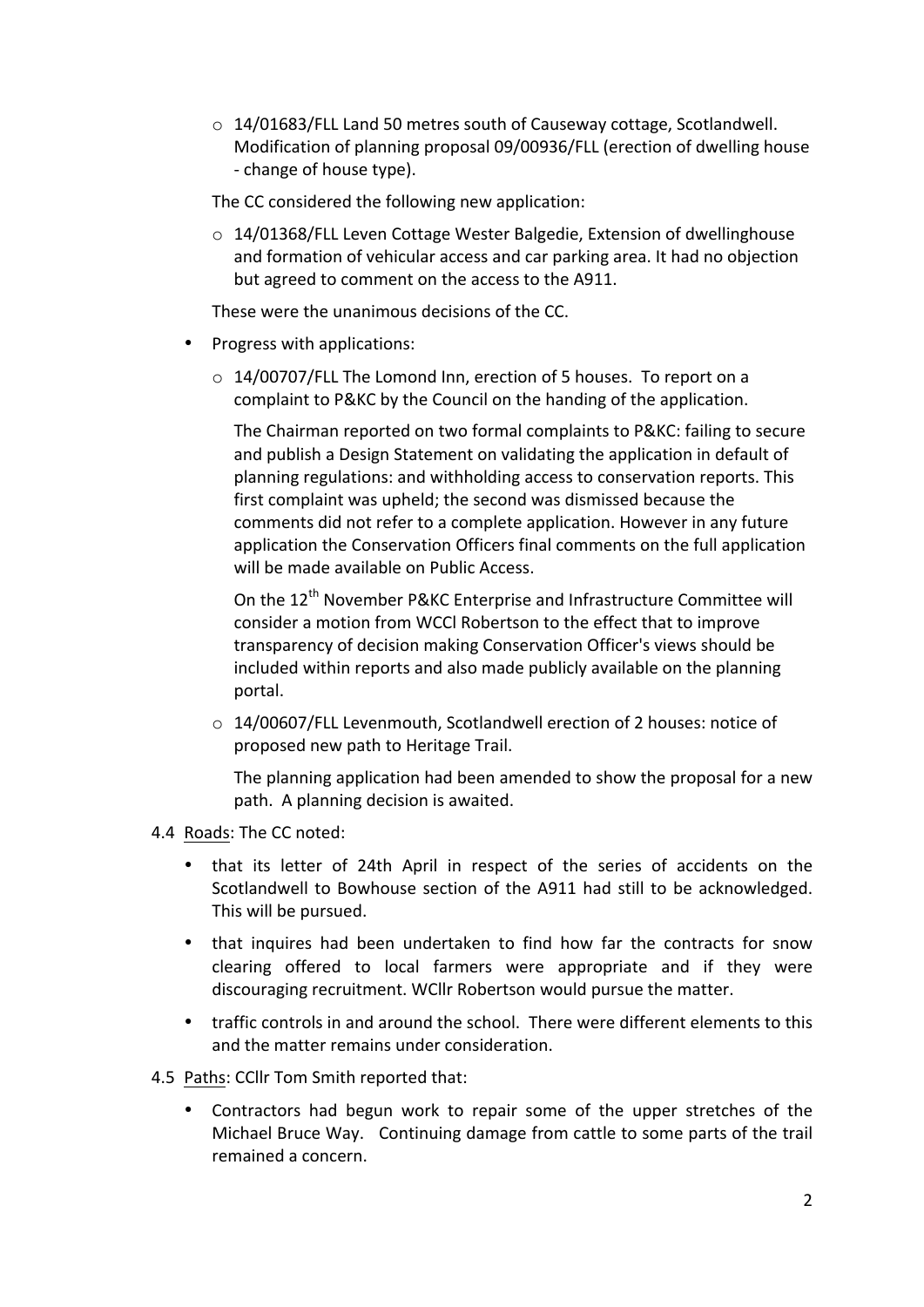• The Paths Group were reviewing paths across Portmoak and would prepare a priority list of those for further development.

# **5. Closure of Levenglen Nursing Home, Glenlomond**

The recent announcement that the Nursing home with  $68$  care beds would close by 16 January came as a surprise. There would be an immediate effect on residents who were currently being re-homed and on the staff - around 100 - who travel from across Kinross and Fife and who would be made redundant. The loss of this facility at a time when community care is increasingly required should be considered. There will be an immediate impact on the community of 44 homes at Glenlomond. The infrastructure of roads, ground maintenance and sewage is maintained by the resident group at Glenlomond to which the Nursing Home make a significant contribution - approximately one fifth. Loss of that contribution would cause difficulty.

As it appears that the current owner intends to dispose of the Home as soon as is practicable, there were a number of matters which were of immediate concern to the residents and the wider community: what is the future of the Home (is it likely to continue as a Nursing Home?); and although the building will have 24 hour security from closure until disposal, there is a risk that it will lie abandoned for some time with no care and maintenance provision. What too are the implications were it to be sold for development other than as a Nursing Home.

The Glenlomond Residents Association will meet with the owners shortly and there is an intention to hold a public meeting with the owners at the Nursing Home, Glenlomond on Monday  $15^{th}$  December at 7.30pm.

The CC will write to interested parties to make them aware of the developing situation at Glenlomond.

#### **6. P&KC** Consultation on Management of Temporary Gypsy Traveller Encampments

The CC received this document for consultation. It recognised it as a comprehensive, practical and useful guide for managing these particular circumstances. It did not wish to comment.

#### **7. Ward Cllr Reports:**

**WCIIr Dave Cuthbert:** Work was proceeding to establish new arrangements to better link Health with Local Authority services. The potential local impact of child sexual abuse was being reviewed.

**WCllr Mike Barnacle:** Progress with developing the new Landscape supplementary guidance was slow and wider consultation may not now happen before the spring. He sought and secured the support of the CC for a pan-Kinross meeting of community councils.

#### 8. Matters previously notified to the Secretary plus matters raised from the floor.

A representative of the Portmoak Moss Local Committee explained that, although extensive renovation work had recently been completed, the intention was now to develop a new Management Plan for the Moss. There would be an opportunity to see what is proposed and to contribute to it at an open drop-in session on Friday  $5<sup>th</sup>$ December between 6.00 - 8.00pm at the Well Inn in Scotlandwell. All are welcome.